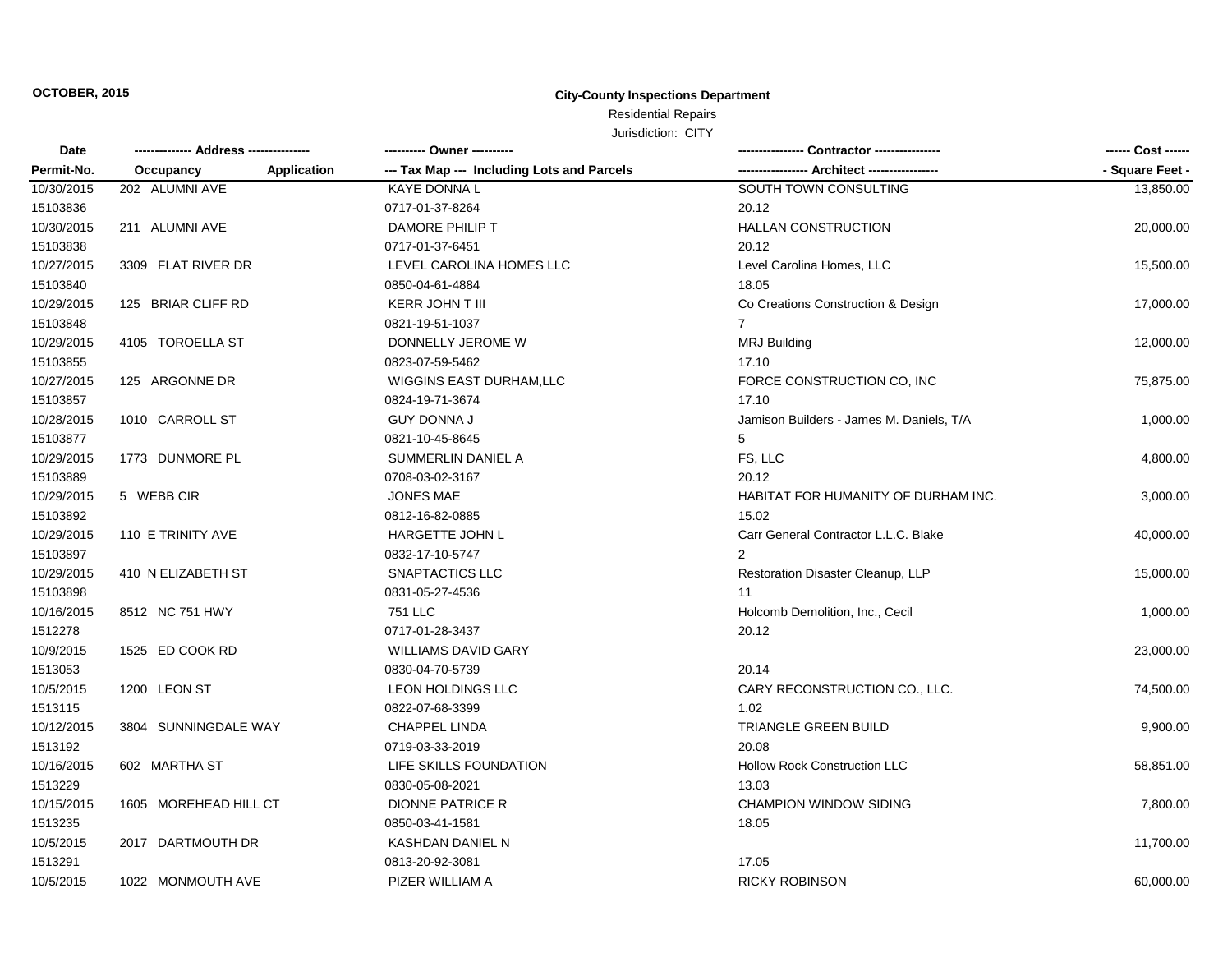### Residential Repairs Jurisdiction: CITY

| JUISCICION. UIIT |  |  |
|------------------|--|--|
|                  |  |  |

| Date       |                     |             | ---------- Owner ----------                |                                              | ------ Cost ------ |
|------------|---------------------|-------------|--------------------------------------------|----------------------------------------------|--------------------|
| Permit-No. | Occupancy           | Application | --- Tax Map --- Including Lots and Parcels | --- Architect -------------<br>------------- | - Square Feet -    |
| 1513320    |                     |             | 0822-19-61-5484                            | 3.02                                         |                    |
| 10/7/2015  | 3005 MONTGOMERY ST  |             | PAS MICHELE J                              | Cam Hill                                     | 48,000.00          |
| 1513321    |                     |             | 0811-19-50-9686                            | 20.17                                        |                    |
| 10/2/2015  | 1803 FAISON RD      |             | <b>HAASE JULIE A</b>                       | Jose Hernandez                               | 20,000.00          |
| 1513337    |                     |             | 0813-03-32-9507                            | 17.05                                        |                    |
| 10/30/2015 | 1214 HAVENTREE RD   |             | <b>BERGEN DACE A</b>                       |                                              | 31,700.00          |
| 1513360    |                     |             | 0727-04-84-8863                            | 20.13                                        |                    |
| 10/19/2015 | 2310 DRAKE AVE      |             | PEARCE LILLIAN GARRETT EST                 | Jeff Schimanski                              | 27,000.00          |
| 1513363    |                     |             | 0822-05-08-9562                            | 4.01                                         |                    |
| 10/8/2015  | 2922 HOPE VALLEY RD |             | <b>TRIANGLE INVESTMENT</b>                 | David Tucker                                 | 4,000.00           |
| 1513368    |                     |             | 0810-08-98-8199                            | 20.15                                        |                    |
| 10/12/2015 | 15 SAN RIMINI       |             | CARR JOSEPH N                              | Southern Distinctive Homes, LLC              | 3,000.00           |
| 1513377    |                     |             | 0709-03-02-9739                            | 20.18                                        |                    |
| 10/2/2015  | 1602 CALIPER WAY    |             | SINGH RAJ                                  | Harpreet Kaur                                | 9,000.00           |
| 1513379    |                     |             | 0729-01-27-7089                            | 20.10                                        |                    |
| 10/8/2015  | 305 AVON LAKE DR    |             | LAKEMOOR LIMITED PARTNERSHIP               | Camel City Restoration LLC                   | 181,210.03         |
| 1513414    |                     |             | 0729-01-48-4102                            | 20.10                                        |                    |
| 10/8/2015  | 419 PRICE ST        |             | KOUTROUVELIS HARRY                         | CARY RECONSTRUCTION CO., LLC.                | 60,549.76          |
| 1513458    |                     |             | 0821-20-91-1691                            | 13.01                                        |                    |
| 10/2/2015  | 311 SOUTH BEND DR   |             | DALUVOY SANJAY                             | Melissa Daluvoy                              | 5,400.00           |
| 1513480    |                     |             | 0717-02-67-8617                            | 20.12                                        |                    |
| 10/2/2015  | 4622 MARENA PL      |             | WARREN BENJAMIN DAVID                      |                                              | 2,500.00           |
| 1513481    |                     |             | 0709-03-14-0425                            | 20.18                                        |                    |
| 10/2/2015  | 1605 HORNE CREEK DR |             | KACZYNSKI DANIEL F TRUSTEE                 | BB Builders - Brian Harris Barnes, T/A       | 3,500.00           |
| 1513488    |                     |             | 0769-01-45-5557                            | 19                                           |                    |
| 10/2/2015  | 1516 PALMER HILL DR |             | PULTE HOME CORPORATION                     | BB Builders - Brian Harris Barnes, T/A       | 2,700.00           |
| 1513489    |                     |             | 0769-01-36-9085                            | 19                                           |                    |
| 10/2/2015  | 2409 BANNER ST      |             | <b>CLEMMER THOMAS A</b>                    | MINERVA DESIGN & RENOVATION, LLC.            | 24,460.00          |
| 1513490    |                     |             | 0832-10-26-8310                            | 1.01                                         |                    |
| 10/2/2015  | 5406 STARDUST DR    |             | <b>KASEL MICHAEL A</b>                     | The Shed Depot                               | 4,500.00           |
| 1513492    |                     |             | 0835-03-10-4976                            | 16.01                                        |                    |
| 10/8/2015  | 403 PRICE AVE       |             | <b>KOUTROUVELIS HARRY</b>                  | CARY RECONSTRUCTION CO., LLC.                | 80,635.91          |
| 1513497    |                     |             | 0821-20-91-1691                            | 13.01                                        |                    |
| 10/5/2015  | 406 OAKWOOD AVE     |             | SAVA MITCHELL EDWIN                        | FOX GENERAL CONTRACTING                      | 75,285.00          |
| 1513500    |                     |             | 0831-09-17-5485                            | 11                                           |                    |
| 10/5/2015  | 713 CARROLL ST      |             | 713 CARROLL LLC                            | Hetherington, Stephen Michael                | 66,000.00          |
| 1513515    |                     |             | 0821-10-46-9957                            | 5                                            |                    |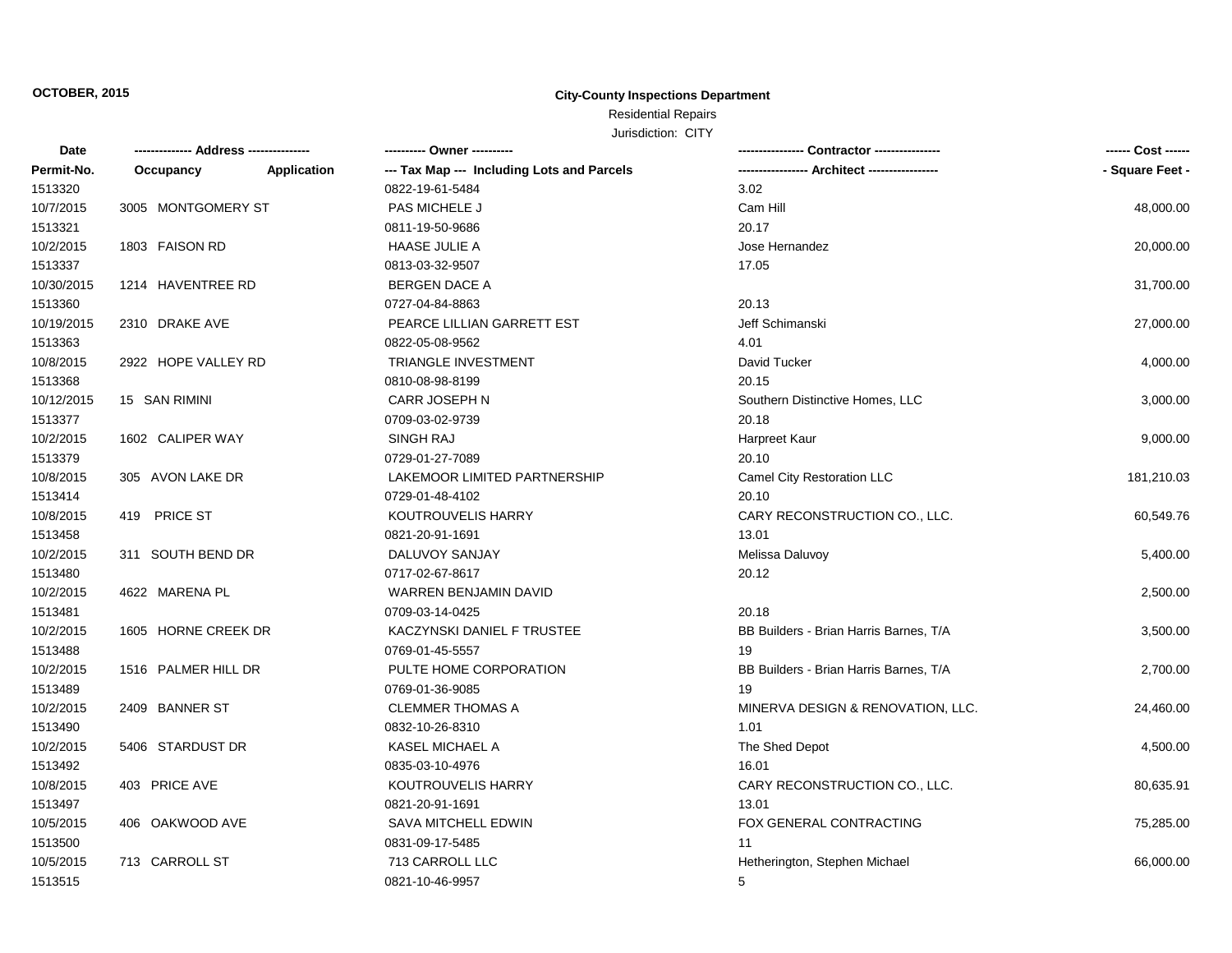# Residential Repairs

Jurisdiction: CITY

| Date       |                          | ---------- Owner ----------                | Contractor ---------------           | ------ Cost ------ |
|------------|--------------------------|--------------------------------------------|--------------------------------------|--------------------|
| Permit-No. | Application<br>Occupancy | --- Tax Map --- Including Lots and Parcels |                                      | - Square Feet -    |
| 10/8/2015  | 1001 MONMOUTH AVE        | <b>JORDAN JASON</b>                        |                                      | 4,399.00           |
| 1513518    |                          | 0822-19-71-0282                            | 3.02                                 |                    |
| 10/2/2015  | 1713 STACY DR            | <b>MEDLIN CATHERINE N</b>                  | BERCON BUILDING COMPANY INCORPORATED | 18,400.00          |
| 1513519    |                          | 0814-02-66-6797                            | 16.04                                |                    |
| 10/8/2015  | 803 LANCASTER ST         | <b>CREDLE INVESTMENTS LLC</b>              | PICKARD ROOFING COMPANY              | 20,138.00          |
| 1513521    |                          | 0822-15-52-4584                            | 3.01                                 |                    |
| 10/5/2015  | 2406 TAMPA AVE           | ZASTROW LUCY VIRGINIA                      | RAM JACK LLC                         | 6,800.00           |
| 1513534    |                          | 0812-08-99-8048                            | 4.01                                 |                    |
| 10/2/2015  | 1308 WATTS ST            | <b>GREENE BRIAN</b>                        | ROBERTS, DAVID WALTER                | 62,954.00          |
| 1513541    |                          | 0822-15-63-4961                            | 3.02                                 |                    |
| 10/26/2015 | 917 WADESBORO ST         | <b>QNP LYNNHAVEN LLC</b>                   | NEO DEVELOPMENT, LLC.                | 257,565.00         |
| 1513543    |                          | 0840-06-49-7835                            | 18.02                                |                    |
| 10/8/2015  | 17 CREEKS EDGE CT        | CARPENTER MARK EDWARD                      | Paul Otto / Otto's Exteriors         | 10,855.00          |
| 1513546    |                          | 0728-01-17-0564                            | 20.12                                |                    |
| 10/14/2015 | 11 SCARLET OAK CT        | <b>WINFREE ROBIN S</b>                     | Smitty Gray - Gray Construction      | 9,000.00           |
| 1513549    |                          | 0846-01-35-3865                            | 21                                   |                    |
| 10/7/2015  | 5021 WINEBERRY DR        | <b>SCHIFF DAVID S</b>                      | GreyHouse, Inc.                      | 56,000.00          |
| 1513550    |                          | 0728-01-30-0075                            | 20.12                                |                    |
| 10/8/2015  | 2330 ENGLEWOOD AVE       | CROCKETT ALEXANDER GRAHAM                  | PARKER, DAVID R.                     | 122,675.00         |
| 1513551    |                          | 0822-13-04-1892                            | 4.01                                 |                    |
| 10/5/2015  | 3105 SHAFTSBURY ST       | AUGUSTINE PENELOPE W                       | Triangle Landscaping & Construction  | 15,740.00          |
| 1513552    |                          | 0823-15-54-9239                            | 17.05                                |                    |
| 10/5/2015  | 106 E PIEDMONT AVE       | PARKER RICHARD TRUSTEE                     | Williams, Broderick Lamont           | 1,000.00           |
| 1513561    |                          | 0821-16-83-3144                            | 12.01                                |                    |
| 10/7/2015  | 108 E PIEDMONT AVE       | SELF HELP COMMUNITY                        | Williams, Broderick Lamont           | 1,000.00           |
| 1513562    |                          | 0821-16-83-3183                            | 12.01                                |                    |
| 10/7/2015  | 110 E PIEDMONT AVE       | DURHAM COMMUNITY LAND TRUSTEES             | Williams, Broderick Lamont           | 1,000.00           |
| 1513563    |                          | 0821-16-83-4143                            | 12.01                                |                    |
| 10/7/2015  | 120 E PIEDMONT AVE       | <b>CITY OF DURHAM</b>                      | Williams, Broderick Lamont           | 1,000.00           |
| 1513564    |                          | 0821-16-83-6144                            | 12.01                                |                    |
| 10/8/2015  | 3001 WADE RD             | SEAMAN DANIELLE MARIE                      | Jonathan Dayan                       | 9,000.00           |
| 1513574    |                          | 0811-18-40-7459                            | 20.17                                |                    |
| 10/7/2015  | 4303 HULON DR            | SIEGAL SUSAN                               | DDM CONSTRUCTION SERVICES, LLC       | 47,750.00          |
| 1513575    |                          | 0800-01-36-6548                            | 20.17                                |                    |
| 10/8/2015  | 517 VALLEYMEDE DR        | <b>HAMILTON CHRISTOPHER T</b>              |                                      | 2,700.00           |
| 1513579    |                          | 0727-01-05-0772                            | 20.12                                |                    |
| 10/26/2015 | 2012 REDFERN WAY         | THRASHER ANGELA D                          | Home Installation Professionals      | 4,500.00           |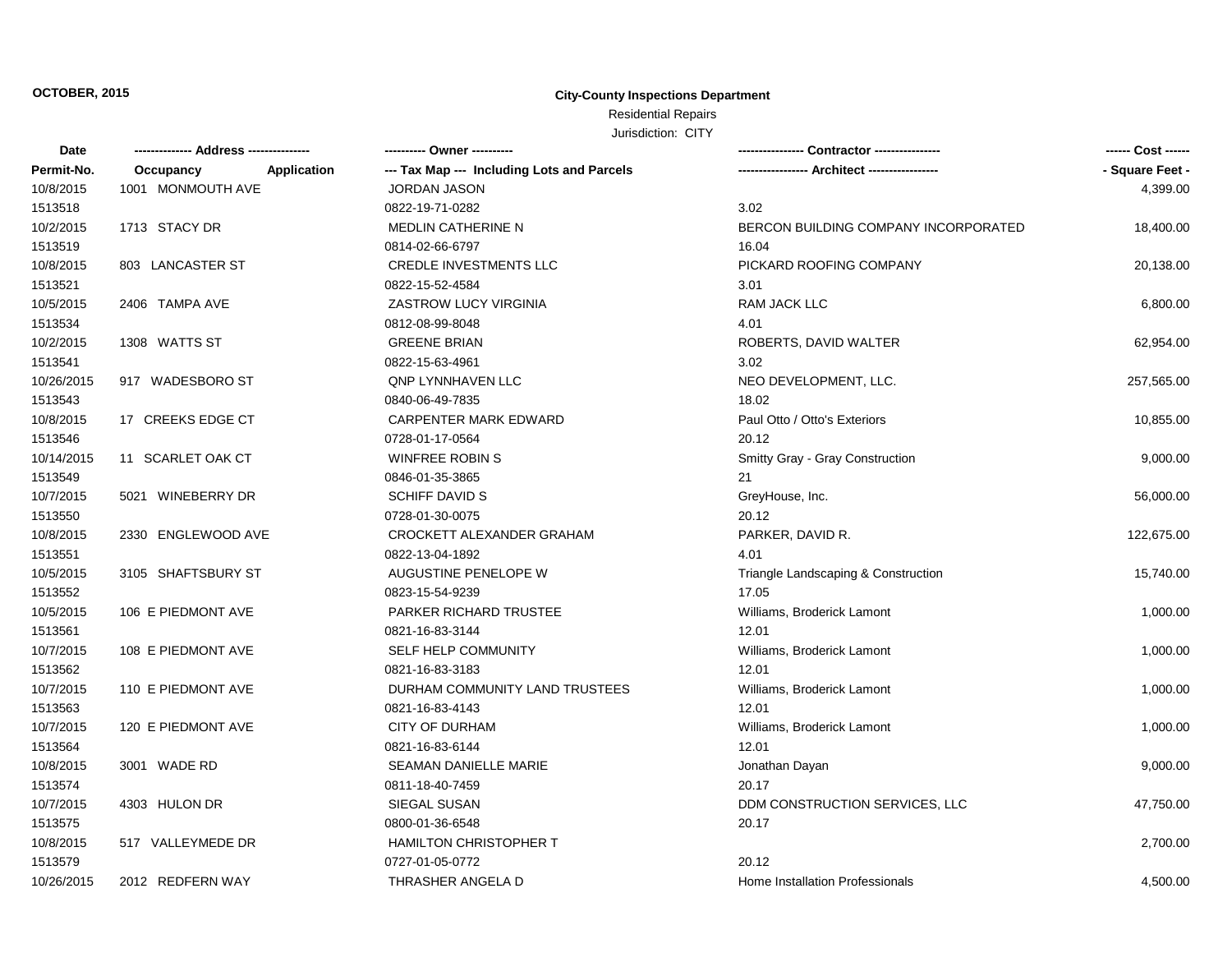## Residential Repairs

Jurisdiction: CITY

| Date       | -------------- Address --------------- |             |                                            | Contractor ----------------                          |                 |
|------------|----------------------------------------|-------------|--------------------------------------------|------------------------------------------------------|-----------------|
| Permit-No. | Occupancy                              | Application | --- Tax Map --- Including Lots and Parcels |                                                      | - Square Feet - |
| 1513581    |                                        |             | 0821-13-13-7821                            | 6                                                    |                 |
| 10/8/2015  | 2606 NEWPORT DR                        |             | HARTZELL MARY V                            | David Johnson                                        | 9,860.00        |
| 1513602    |                                        |             | 0823-14-33-3901                            | 17.05                                                |                 |
| 10/8/2015  | 4707 WEST HILLS DR                     |             | <b>MANARES MICHAEL C</b>                   | <b>CAROLINA CUSTOM BUILDERS</b>                      | 44,885.00       |
| 1513603    |                                        |             | 0803-04-51-2496                            | 17.07                                                |                 |
| 10/8/2015  | 2903 INDEPENDENCE AVE                  |             | ROBINSON MICHAEL LAVAYTINE                 | FS, LLC                                              | 3,050.00        |
| 1513606    |                                        |             | 0841-07-57-8703                            | 18.02                                                |                 |
| 10/8/2015  | 1107 PROFESSOR PL                      |             | ROSELLE SHAWN JON                          | FS, LLC                                              | 4,000.00        |
| 1513607    |                                        |             | 0717-02-58-5402                            | 20.12                                                |                 |
| 10/8/2015  | 1900 GILMORE AVE                       |             | <b>BROWN SHARON</b>                        | All Trades Home Imp. LLC                             | 5,500.00        |
| 1513612    |                                        |             | 0830-09-17-7005                            | 20.09                                                |                 |
| 10/15/2015 | 1007 NINTH ST                          |             | MONSEIN INVESTMENTS LLC                    | BERINI, JOE F., CONST. CO.                           | 48,000.00       |
| 1513617    |                                        |             | 0822-14-34-0149                            | 4.02                                                 |                 |
| 10/9/2015  | 306 KINSALE DR                         |             | <b>FRACKOVIAK JOHN</b>                     |                                                      | 6,800.00        |
| 1513623    |                                        |             | 0709-03-12-0311                            | 20.18                                                |                 |
| 10/9/2015  | 209 WHITNEY LN                         |             | <b>MURCHISON KATHRYN LOIS</b>              | Olmstead Homesteads, Inc.                            | 21,000.00       |
| 1513624    |                                        |             | 0728-02-67-3139                            | 20.14                                                |                 |
| 10/9/2015  | 2921 DEARBORN DR                       |             | JENKINS AFFORDABLE HOUSING LLC             | Tony Jenkins                                         | 2,000.00        |
| 1513625    |                                        |             | 0833-20-81-8931                            | 17.09                                                |                 |
| 10/12/2015 | 1013 CARPENTER FLETCHER RD             |             | THOMPSON CHARLES ALBERT                    |                                                      | 9,975.00        |
| 1513627    |                                        |             | 0728-02-89-4157                            | 20.10                                                |                 |
| 10/12/2015 | 205 REGIMENT WAY                       |             | JOHNSTON CHRISTOPHER DAVID                 | 3 Brothers Building LLC                              | 6,000.00        |
| 1513636    |                                        |             | 0802-02-78-9239                            | 17.06                                                |                 |
| 10/23/2015 | 3512 MIDDLEBROOK DR                    |             | PLESSER M RONEN                            | All Trades Home Imp. LLC                             | 7,500.00        |
| 1513649    |                                        |             | 0801-03-32-8807                            | 20.17                                                |                 |
| 10/21/2015 | 1705 MARYLAND AVE                      |             | LACKEY MELLANYE JAYNE                      | Perry Whitted                                        | 50,000.00       |
| 1513654    |                                        |             | 0822-10-27-9324                            | 4.01                                                 |                 |
| 10/15/2015 | 4814 LOCHAVEN DR                       |             | DANIELS KENNETH                            |                                                      | 4,000.00        |
| 1513657    |                                        |             | 0824-01-46-0520                            | 16.03                                                |                 |
| 10/14/2015 | 3716 MEDFORD RD                        |             | <b>REAVES PAUL H</b>                       | FS, LLC                                              | 10,650.00       |
| 1513658    |                                        |             | 0812-01-49-7243                            | 17.05                                                |                 |
| 10/27/2015 | 1000 WELLS ST                          |             | SWAN ACRES LLC                             | <b>Advanced Structural Repair</b>                    | 25,000.00       |
| 1513665    |                                        |             | 0821-15-53-2648                            | $\overline{7}$                                       |                 |
| 10/14/2015 | 1401 N DUKE ST                         |             | <b>LOUCKS KATHLEEN</b>                     | ACANTHUS CONSTRUCTION, LLC                           | 25,500.00       |
| 1513666    |                                        |             | 0822-16-73-8731                            | 3.02                                                 |                 |
| 10/12/2015 | 920 SEDGEFIELD ST                      |             | SHAMROCK PARTNERS LLC                      | Bull City Custom Builders - Brian McCarthy, LLC, T/A | 1,000.00        |
| 1513667    |                                        |             | 0822-14-43-6655                            | 3.01                                                 |                 |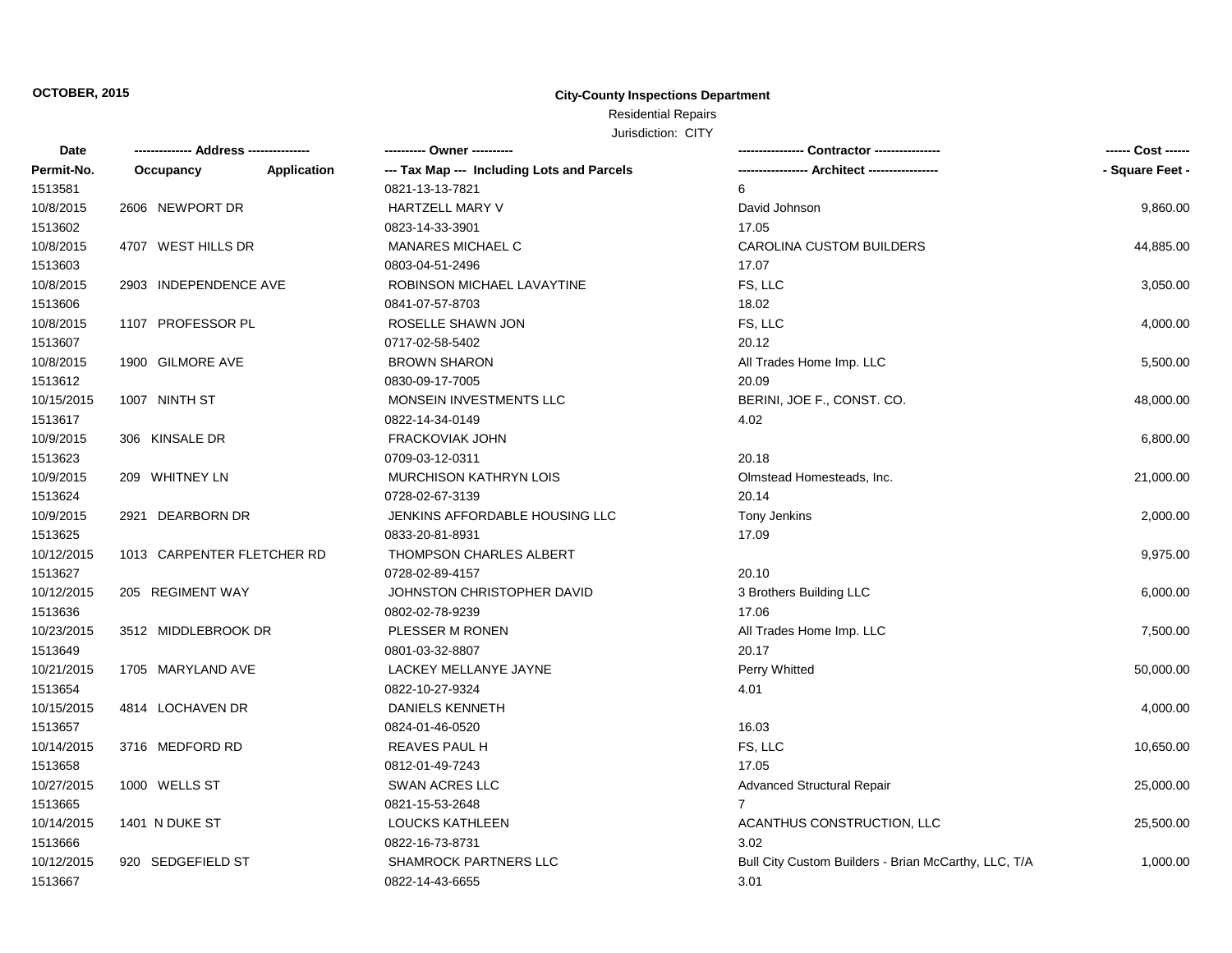# Residential Repairs

Jurisdiction: CITY

| Date       |                          | ---------- Owner ----------                |                                                      | ------ Cost ------ |
|------------|--------------------------|--------------------------------------------|------------------------------------------------------|--------------------|
| Permit-No. | Application<br>Occupancy | --- Tax Map --- Including Lots and Parcels |                                                      | - Square Feet -    |
| 10/14/2015 | 4704 CARLTON CROSSING DR | <b>FAVORINI FRANCIS R</b>                  | Peak Energy, Inc.                                    | 4,685.00           |
| 1513669    |                          | 0719-02-87-9156                            | 20.11                                                |                    |
| 10/12/2015 | 1019 LANCASTER ST        | WELLS MARK D                               | Economy Waste Transit                                | 1,000.00           |
| 1513671    |                          | 0822-15-54-5266                            | 3.01                                                 |                    |
| 10/14/2015 | 1417 E CLUB BLVD         | ROGERS CALVIN                              | Antonio Campos Gutierrez                             | 3,200.00           |
| 1513672    |                          | 0832-08-88-1845                            | 18.01                                                |                    |
| 10/12/2015 | 922 SEDGEFIELD ST        | <b>SHAMROCK PARTNERS LLC</b>               | Bull City Custom Builders - Brian McCarthy, LLC, T/A | 1,000.00           |
| 1513673    |                          | 0822-14-43-6655                            | 3.01                                                 |                    |
| 10/21/2015 | 1420 RUFFIN ST           | SKOFF JODIE                                | GILLIS, J.E.                                         | 28,383.30          |
| 1513674    |                          | 0822-16-84-7196                            | 3.02                                                 |                    |
| 10/14/2015 | 3112 RIDGE RD            | <b>MASON PHILIP C JR</b>                   | Sierra Structures, Inc.                              | 6,350.00           |
| 1513688    |                          | 0801-04-83-6231.SPL                        | 20.17                                                |                    |
| 10/15/2015 | 3166 ROSE OF SHARON RD   | <b>HAGG EMIL REYNOLD III</b>               | REBATH OF THE TRIANGLE                               | 26,507.00          |
| 1513691    |                          | 0814-04-71-2959                            | 17.07                                                |                    |
| 10/16/2015 | 5 BAYSWATER PL           | RIVERS HENRY ALTON                         | DADO Design Build LLC                                | 15,000.00          |
| 1513692    |                          | 0708-01-35-3258                            | 20.12                                                |                    |
| 10/14/2015 | 1161 BELFAIR WAY         | PATTON LAUREN LESLIE                       | FS, LLC                                              | 5,900.00           |
| 1513694    |                          | 0708-03-02-7740                            | 20.12                                                |                    |
| 10/21/2015 | 1922 WATSON RD           | <b>COLE ROBERT</b>                         |                                                      | 3,900.00           |
| 1513695    |                          | 0842-13-24-1573                            | 18.01                                                |                    |
| 10/27/2015 | 3232 LUTHER RD           | <b>LEONG ELAINE</b>                        |                                                      | 28,000.00          |
| 1513708    |                          | 0814-04-62-3304                            | 17.07                                                |                    |
| 10/15/2015 | 5913 TAHOE DR            | NEVIDJON BRENDA MARION                     | FS, LLC                                              | 4,400.00           |
| 1513710    |                          | 0729-03-40-3319                            | 20.12                                                |                    |
| 10/15/2015 | 3102 LASSITER ST         | ROSTAMI HOSSAIN                            | POWER LIFT FOUNDATION REPAIR - T/A BOLIN             | 3,600.00           |
| 1513711    |                          | 0810-11-76-3700                            | 20.15                                                |                    |
| 10/19/2015 | 1918 BEARKLING PL        | <b>QUINLAN MARGARET</b>                    |                                                      | 31,300.00          |
| 1513712    |                          | 0708-03-01-9233                            | 20.12                                                |                    |
| 10/19/2015 | 301 MONTICELLO AVE       | KOSTYU JOEL A                              | Triangle Green Construction, L.L.C.                  | 22,000.00          |
| 1513716    |                          | 0820-09-17-9057                            | 20.07                                                |                    |
| 10/19/2015 | 701 W TRINITY AVE        | TRINITY LOFTS HOMEOWNERS THE               | Triangle Green Construction, L.L.C.                  | 22,100.00          |
| 1513717    |                          | 0822-20-80-7733                            | 8.02                                                 |                    |
| 10/19/2015 | 841 ONSLOW ST            | <b>CAMPBELL KEITH</b>                      | FOX GENERAL CONTRACTING                              | 339,570.00         |
| 1513719    |                          | 0822-15-53-1046                            | 3.01                                                 |                    |
| 10/15/2015 | 4230 GARRETT RD          | RCP WELLINGTON TWO LLC                     | A Approved Siding & Window, Co.                      | 12,786.00          |
| 1513721    |                          | 0800-04-63-8427                            | 20.16                                                |                    |
| 10/15/2015 | 4230 GARRETT RD          | RCP WELLINGTON TWO LLC                     | A Approved Siding & Window, Co.                      | 11,999.00          |
|            |                          |                                            |                                                      |                    |